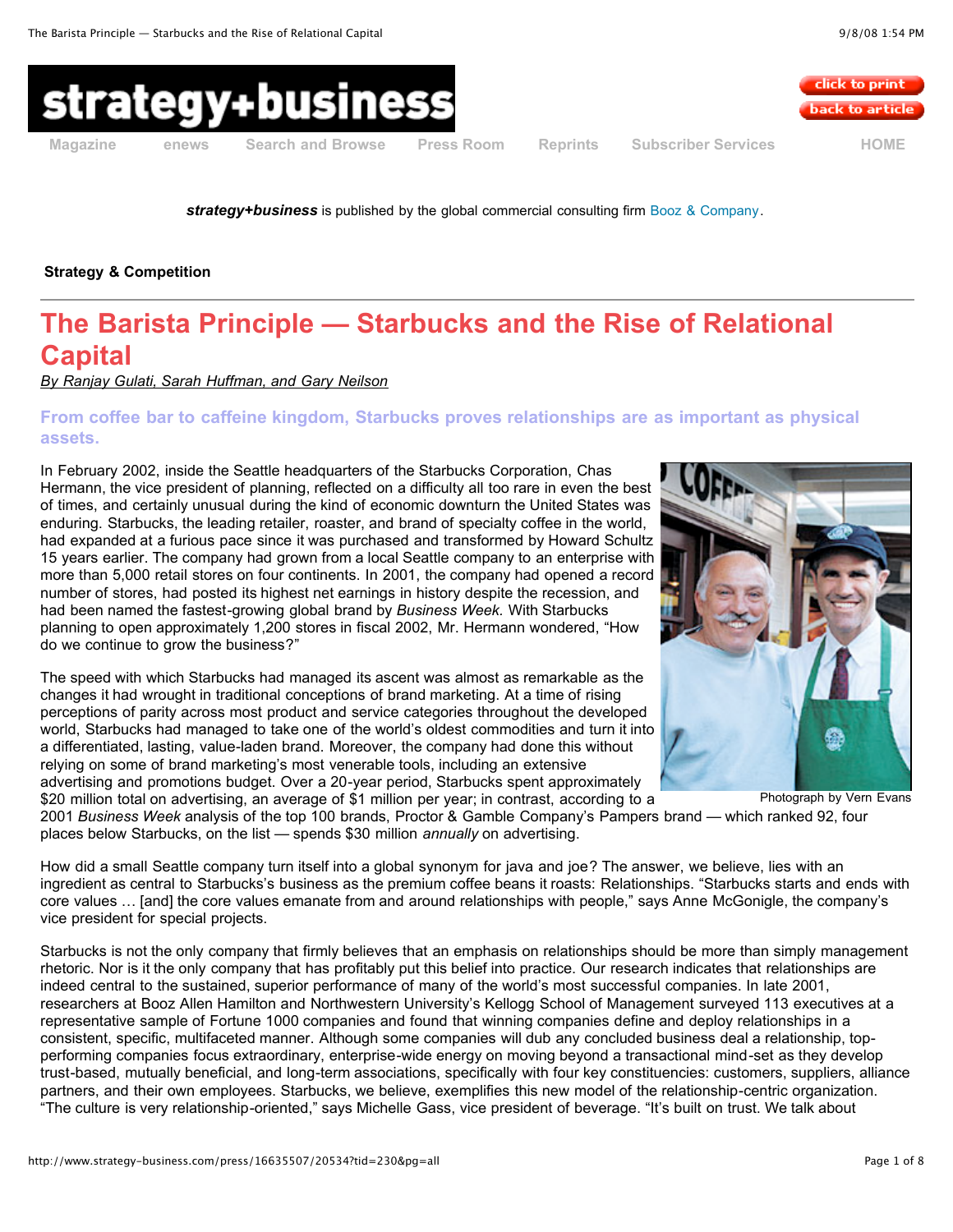partnerships and mean it in every sense of the word."

The relationships with these four constituencies are so valuable that they should be considered, collectively, a core asset of a firm. We call this asset "relational capital," and define it as the value of a firm's network of relationships with its customers, suppliers, alliance partners, and employees.

As vertically integrated companies refocus on their core businesses, they become increasingly reliant on their ties to these critical stakeholders — involving customers in product/solution development, sharing more information with vendors, building wider and longer bridges with alliance partners, and demonstrating these same behaviors within their own organizations, at every level. Historically, companies have developed great expertise in, and elaborate processes for, managing physical assets. As the knowledge economy takes hold globally, companies should follow the lead of Starbucks, and apply the same disciplined approach to managing their network of relationships.

# **Building the Business**

When the first Starbucks opened in Seattle's Pike Place Market in 1971, coffee consumption in the United States had been declining after reaching its peak in the 1960s, when 75 percent of the population drank the brew. The level of coffee consumption continued to fall until the 1980s, and has since remained relatively stable. Today, 52 percent of the adult population in the United States (107 million people) drink coffee daily, averaging 3.3 cups a day. An additional 28 percent, or 57 million people, drink coffee occasionally. (Europeans consume two to three times more than Americans.)

Although overall coffee consumption had declined, the three college friends who founded Starbucks 31 years ago had tapped into a segment of the industry that would explode over the next several decades. Since Starbucks began to sell gourmet coffee by the pound, demand for specialty coffees — including gourmet, flavored, and organically grown blends — has been rising steadily. The number of gourmet coffee drinkers grew from 4.5 million in 1993 to 21 million in 1999.

There was certainly a coffee cult brewing for years in the Pacific Northwest, but the growth of coffeehouses such as Starbucks clearly helped spark even greater national demand for premium coffee by increasing consumer awareness and interest. For that, the industry — and, potentially, other marketers mired in slow-growth categories — can thank Howard Schultz.

In 1982, Mr. Schultz was the vice president and general manager of U.S. operations for Perstorp, a Swedish kitchen equipment and housewares company. He noticed that one of his accounts, a small Seattle coffee retailer, was ordering large numbers of a manual drip coffeemaker. Intrigued, Mr. Schultz flew out to meet the owners and had his first introduction to freshly brewed, wholebean coffee. He was hooked by the experience. "There was something magic about it," Mr. Schultz wrote in his 1997 memoir, *Pour Your Heart into It,* "a passion and authenticity I had never experienced in business." Shortly thereafter, Mr. Schultz joined Starbucks as director of marketing and retail operations.

In 1983, Mr. Schultz took a trip to Italy that transformed his vision for the company. He was struck by the centrality of coffee bars to Italian life, and envisioned a similar concept for Starbucks. He pictured a company that would become a part of its customers' lives — that would, in Mr. Schultz's words, become the "third place" in their daily existence — a familiar and welcoming refuge from work or home where they could relax in a safe public setting and enjoy a sense of community.

The owners of Starbucks, however, did not share his vision, so in 1985 Mr. Schultz left the company and founded his own coffee bar, christened Il Giornale, which means "daily" in Italian. By 1987, Il Giornale had three locations. That same year, learning that his old employers were selling the Seattle stores, roasting plant, and brand name, Mr. Schultz returned to his investors and others in the Seattle business community to help raise the \$4 million necessary to buy out his former colleagues. Mr. Schultz became the major shareholder and the CEO of Starbucks.

Starbucks's initial growth was aided by the early strategy adopted and key hires made by Mr. Schultz. The company pursued a first-to-market strategy, expanding throughout the Pacific Northwest and then to Chicago and California, proving that its concept was viable beyond Seattle. Mr. Schultz hired experienced manager Howard Behar, whose background was in retail furniture, as head of the company's retail operations, and Orin Smith as chief financial officer. With a Harvard MBA and 13 years of consulting experience at Deloitte & Touche, Mr. Smith brought discipline to Starbucks without smothering its entrepreneurial spirit. (In June 2000, Mr. Smith was promoted to president and CEO, and Mr. Schultz became chief global strategist and chairman of the board.)

By 1990, Starbucks had turned a profit, but Mr. Schultz's ambitious growth plans required a constant infusion of cash. He disdained borrowing from banks and refused to raise funds by franchising — he saw no point in carefully selecting and roasting beans only to have the ultimate product ruined by inattention to detail at the store level. This decision led Starbucks to pursue the capital-intensive strategy of owning what is now a majority of its U.S. stores, and necessitated taking the company public. On June 26, 1992, Starbucks, trading on the Nasdaq under the symbol SBUX, implemented an IPO for 2.1 million shares at \$17 a share, raising \$28 million in net proceeds to further fuel the company's expansion. After the IPO, Starbucks would return to the markets to raise additional capital.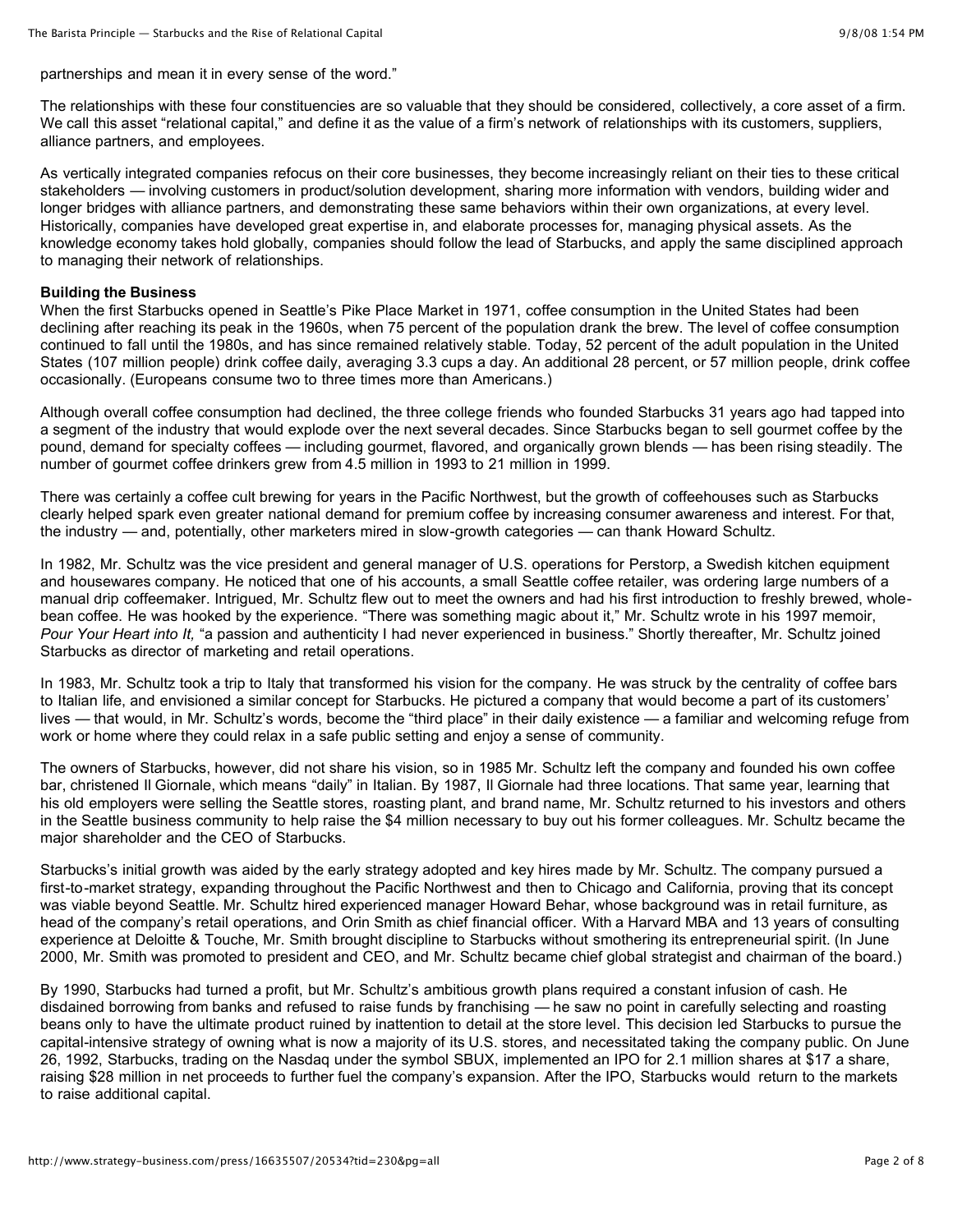Starbucks relied primarily on a cluster strategy as it expanded throughout the U.S., moving into a major urban market and opening up stores in close proximity to one other. Each urban market would become the starting point for further expansion into suburbs and smaller metro areas, following a hub-and-spoke pattern. Although some cannibalization was inevitable, the company believed that opening multiple stores in the same area helped build the brand and also enhanced convenience for its customers. Because Starbucks utilized very little traditional advertising, it relied heavily on the actual stores to increase awareness of the brand. And multiple locations made it easier for customers to get Starbucks wherever they were. Furthermore, since the company owned its stores, it did not have to worry about answering to unhappy franchisees about the closeness of some of its locations. By 1996, Starbucks had more than 1,000 stores in the U.S.

That same year, Starbucks initiated its global expansion, opening its first international store in Tokyo, Japan. The success of Starbucks in a country where green tea was the national drink indicated the concept could work in other cultures as well. By 2002, Starbucks had stores on four continents.

At the end of fiscal 2001, profits had grown 32 percent to \$181.2 million on sales of \$2.6 billion, from profits of \$94.6 million on sales of \$2.2 billion in 2000. Company-operated retail stores accounted for approximately 84 percent of net revenues in 2001, with the balance coming from Starbucks's specialty operations, which include business alliances, international retail store licensing, grocery channel licensing, warehouse club accounts, direct-to-consumer joint ventures, and other initiatives. By early 2002, Starbucks was serving an average of 18 million customers a week worldwide, and new stores were opening daily.

# **Mr. Schultz and the Baristas**

A key factor contributing to this success has been Starbucks's acknowledgment of the critical importance of its relationships, particularly with its employees. "We can be extremely profitable and competitive, with a highly regarded brand, and also be respected for treating our people well," Mr. Schultz wrote in his memoir. "In the end, it's not only possible to do both, but you can't really do one without the other."

The realization was neither accidental nor gradual. From the Italy trip that inspired his vision for Starbucks, Mr. Schultz had come away with an appreciation of the role the *baristas,* or coffee brewers, played in creating a comfortable, stable, and entertaining environment for the company's customers. That appreciation inspired him to develop a company culture — nurtured through promotions, compensation, and feedback mechanisms — that emphasized the importance of keeping employees motivated and content.

By regarding employees as communicators of its brand, Starbucks was manifestly taking a different path toward brand management than those normally followed by marketers. Money that could have been spent on advertising was invested in employee benefits and training. In 1988, Starbucks became one of the first companies to extend full health benefits to part-time employees. In 1991, it became the first privately owned U.S. company to offer a stock option program (titled Bean Stock) that included part-time employees. The company has realized substantial returns from its employee-relationship program: After Starbucks initiated the benefits changes, for example, the employee turnover rate dropped from as much as 175 percent a year to less than 65 percent.

Starbucks has buttressed the tangible incentives with an environment that encourages empowerment, communication, and collaboration. All employees, regardless of position, are called "partners" because they all receive stock options. Even the name chosen for its corporate headquarters, the Starbucks Support Center (SSC), reflects central management's role as an information and support provider, not an autocratic decision maker, for those working in the stores.

One way Starbucks empowers its partners is by decentralizing and regionalizing a significant amount of decision making. Many key decisions are made at the regional level, but individuals within each region work closely with the corporate teams on new store development, to help identify and select targeted areas to develop in each geographic area. These individuals also work with the operations team to finalize schematic plans, to ensure that stores are designed in a way that has relevance to the community.

Communicating a culture, values, and best practices across a company's internal boundaries is an essential part of building relational capital. Our research and analysis of the Fortune 1000 companies in our survey confirms that Starbucks is not alone in its relational approach to employees. Indeed, we find that top-quartile companies (those companies with the highest total return to shareholders for the five-year period 1996 to 2000), regardless of size, do this far better than do bottom-quartile companies (companies with a return to shareholders of less than 2 percent over the same period). Cross-business-unit communication is superior, with 59 percent of top-quartile companies focusing on it, versus 47 percent of bottom-quartile companies; overall goals and management values are shared across business units (81 percent versus 72 percent); and best practices are deployed across groups/locations (47 percent versus 27 percent). This elevated level of effective communication lays the groundwork for accelerated innovation, increasingly a requirement for success.

Starbucks epitomizes this approach. The SSC offers best practices for the field by completing a post-mortem after every quarter that results in the sharing of ideas among the four geographic "zones" that make up the company's North American market. This allows the company to utilize resources more efficiently by developing one program and offering it to all the Starbucks markets. For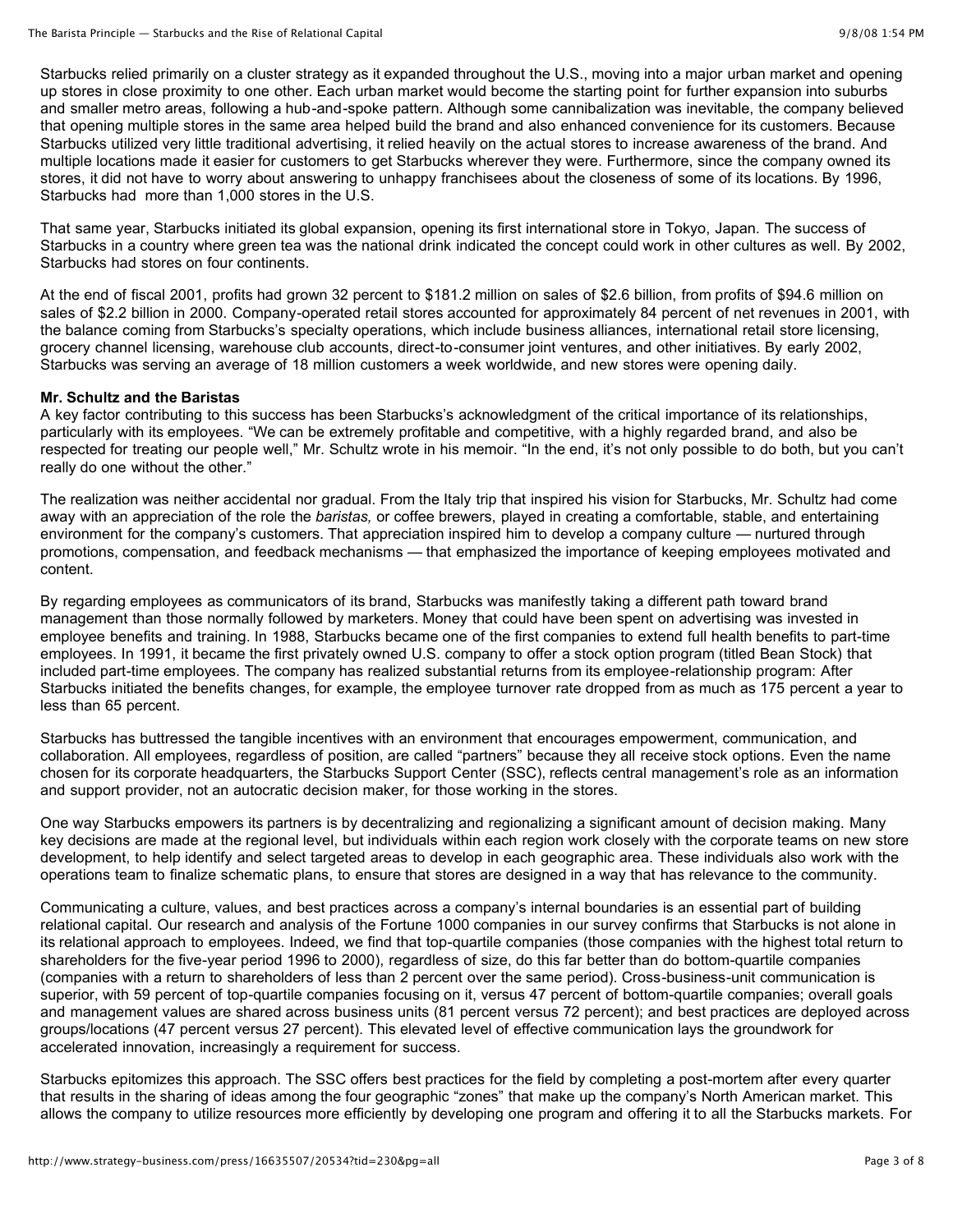example, one zone came up with the idea of holding a Blended Beverage Rally to get employees fired up about the summer season's offerings. The employees learned about the products in a fun, reward-based setting and were given tangible incentives to sell the product. The event helped drive a noticeable sales increase in this zone, and, based on its success, the program was implemented on a national level.

This two-way flow of information between the zones and the SSC provides not only support, but also a basis for knowledge sharing throughout the company. Margie Giuntini, vice president of retail operations/ implementation, estimates that 80 percent of her corporate team members have worked at the store level. Some employees designated with high potential might "rotate in, rotate out," coming in from the field as district managers, working as project managers at the SSC, and then returning to the field at a higher level. The routine gives employees an opportunity to understand how the organization works at the SSC. Although Starbucks also gains valuable feedback from the field, "we don't want to keep them [at the SSC] for too long. Freshness from the field doesn't last long, so it's important to rotate quickly in order to get partners' and customers' perspective," says Ms. Giuntini, herself a former barista.

Feedback from employees at the store level is also critical in new product development. The Frappuccino blended beverage, which resulted in strong sales in its first year, was created by the efforts of Starbucks employees in Southern California. Tired of being besieged by requests for blended drinks and losing customers to competitors who were selling them, the partners decided to push for a blended beverage of their own and found upper-level managers who would help champion the product development process. Although Mr. Schultz was not initially enthusiastic about selling them, he later called Frappuccinos "the best mistake I never made."

# **Connecting with the Customer**

The Frappuccino episode underscores the importance of the customer relationship to Starbucks's business. Starbucks considers its product to be not coffee, but the "coffeehouse experience," whether that experience is in the coffeehouse itself or replicated elsewhere. "We'll rarely talk just about the product," says Ms. Gass, vice president of beverage. "Starbucks is a place that allows the customer experience to happen. Things in the store are just props to the experience."

Keeping the customer's desires and expectations firmly in mind is a tactic characteristic of successful companies, our research found. More than two-thirds of the top-quartile firms we surveyed devote primary organizational focus to meeting customer expectations and extending long-term customer relationships. This is a much higher percentage than we found among bottomquartile companies, which are far more focused on cutting costs and shedding underperforming assets. The highest-performing companies are ahead of their bottom-quartile peers in partnering with customers in the product development process (78 percent versus 63 percent), extending the longevity of their relationships with customers (66 percent versus 43 percent), and placing more ongoing focus on meeting customer expectations (91 percent versus 77 percent). The highest-performing companies also communicate better with customers, through both increased information sharing (97 percent versus 86 percent) and tighter computer network links (94 percent versus 80 percent).

Making a connection with customers at the store level is a key component of Starbucks's strategy, and particular emphasis is put on the relationship the customer has with the barista. Each barista receives 24 hours of training in customer service and basic retail skills, as well as "Coffee Knowledge" and "Brewing the Perfect Cup" classes. Baristas are taught to anticipate the customer's needs, and to make eye contact while carefully explaining the various flavors and blends.

Starbucks also enhances the customer relationship by soliciting feedback about patrons' experiences with Starbucks. Once a week, the leadership team at the SSC reads through raw, unedited customer comment cards. "Sometimes it can be shocking to hear what they have to say, but it brings us directly to the level of the customer," Ms. Giuntini says. "At the corporate level, it is easy to get disconnected from the customer."

The customer's relationship with Starbucks is taken into account when the company considers new product offerings to expand the brand. Starbucks has found that customers will "give it a license" to expand into different products or channels as long as it has first established a core relationship in the store. The customer has to be able to see the connection between the new product or service offering and the core essence of the Starbucks brand. For example, customers did not embrace ice cream flavors that had no connection to coffee.

By contrast, the recently introduced "Starbucks Card" stored-value card looks as if it is on its way to being accepted by consumers and partners because it eliminates the need for cash and credit cards, thus speeding transactions during busy times. The card also provides a foundation for a loyalty platform in the future.

# **Suppliers as Partners**

Starbucks's relational model extends to the vendors and suppliers with whom it partners, from the farms that grow its beans to the bakeries that prepare its food to the company that manufactures its paper cups.

Here, too, Starbucks is following a pattern we saw with other successful companies in our survey on relational capital. As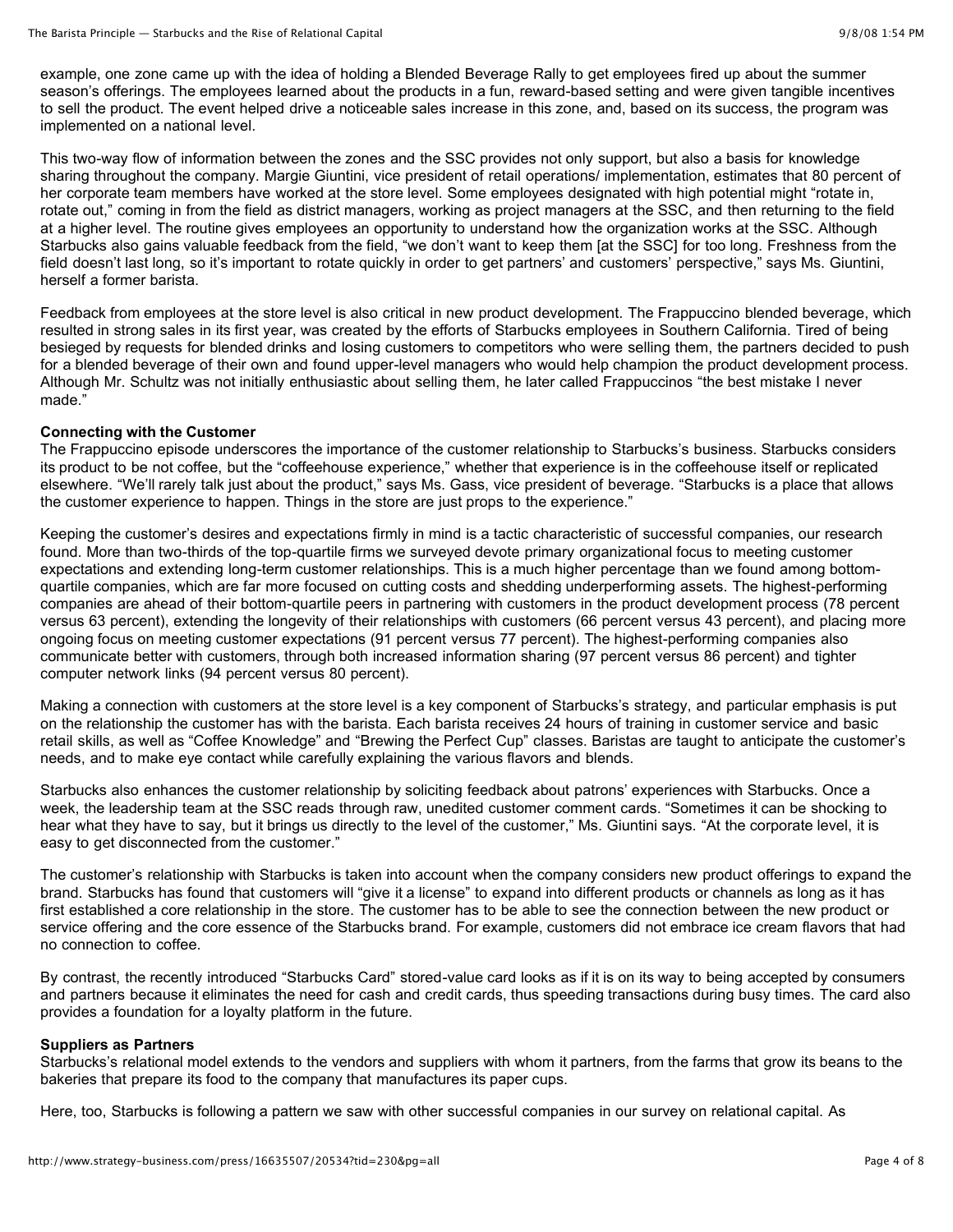companies pinpoint where on the value chain they want to play and shed noncore operations, their relationships with suppliers become increasingly vital, especially where critical components and complementary offerings are concerned. Successful companies appreciate that one of the important distinctions between a business transaction and a true relationship is trust, and they expend tremendous energy developing ways to "institutionalize" that trust in their procurement processes. Consequently, as they are doing with customers, top-quartile companies are climbing a relationship ladder with suppliers, moving from isolated, arm's-length transactions for products and services to bundled and integrated offerings to, ultimately, strategic partnerships in which suppliers assume responsibility and accountability — in part or in full — for successful business outcomes. Top-quartile performers are distinguished by a greater focus on tightening computer network linkages (90 percent versus 80 percent of bottomquartile companies) and extending the longevity of supply relationships (68 percent versus 57 percent).

Starbucks prefers to develop long-term relationships with its vendors and suppliers rather than simply buy from the lowest-cost provider. "We are looking for, first and foremost, quality; service is number two on our priority list, and cost is number three," says Buck Hendrix, vice president of purchasing. "Not that we want to pay more than we should — because we negotiate very hard but we are not willing to compromise quality or service in order to get a lower price."

Selecting a supplier is a fairly long and formal process, and involves employees from various functions. The procurement operation leads and facilitates the process and provides structure, but employees from product development, category management, and business-unit operations typically also participate. This helps Starbucks understand the entire supply chain and how it ultimately affects the totality of operations. In addition to meeting specific quality requirements, the potential supplier is evaluated on its production capacity and ability to package and distribute the product. The coffee giant partners only with companies able to grow with it.

Starbucks prefers long-term relationships and is willing to work with suppliers to control prices and not to monitor on price alone because of the amount of time and money it takes to "develop" the vendor. "Losing a vendor is like losing an employee — you lose the money and time you put into training them," says John Yamin, the company's vice president of food. When making a long-term commitment to a supplier partner, Starbucks expects to be treated as a preferred customer in terms of pricing, profit percentage, and resources committed to its business. In return, the supplier partner receives significant volume sales and, given the rapid expansion of Starbucks, a base of business that is likely to grow. In addition, the supplier partner benefits from the Starbucks brand because the perception in the marketplace is that Starbucks's quality standards are very high. The company's long-term commitment to a supplier helps develop the supplier's reputation and helps it attract additional business.

Once the selection process has taken place, Starbucks works diligently to build a good working relationship with that supplier. During the first year of doing business together, senior management representatives from both companies often meet three or four times. After that, a strategic business review is conducted annually or semiannually to assess the relationship. The more strategic the product or product area, the more senior the individuals involved. The review typically includes a discussion and evaluation of the supplier's performance, as well as input from the supplier regarding how well Starbucks is working with it and what improvements can be made. In addition to evaluating the relationship, the parties frequently discuss such issues as manufacturing efficiencies, quality improvements, and new product development. Starbucks looks to the supplier to understand its business needs — including such varied issues as new product trends and developments, and optimization of cost and manufacturing efficiency — and attempts to foster a collaborative relationship.

Particularly vital is the relationship Starbucks has with its coffee growers. Starbucks fosters these relationships by paying a premium price for its coffee, as well as through its commitment to social and environmental issues in countries where the coffee is grown. Starbucks recently announced coffee sourcing guidelines to promote sustainability within the coffee-growing regions. Starbucks is a solid supporter of the Fair Trade movement, which ensures that coffee growers receive a livable wage by guaranteeing a set price for their beans. Starbucks's involvement with Fair Trade helps the coffee growers form cooperatives and links them directly to coffee importers, who are also encouraged to develop long-term relationships with the growers and to provide financial credit. By increasing the farmers' incomes, the cooperatives enable them to afford health care, education, and housing. In April 2000, Starbucks began offering Fair Trade certified coffee by the pound at thousands of retail stores across the U.S. In October 2001, Starbucks announced that it planned to buy a million pounds of Fair Trade coffee within the next 18 months.

Starbucks also has partnered with Conservation International, a nonprofit organization dedicated to conserving natural resources, on a project in Chiapas, Mexico, providing technical assistance to farmers to improve coffee bean quality and to encourage better environmental practices. "The most impressive [change] has been the increase in the quality of coffee produced by the farmers," says Bertha de la Cruz Rivera, the coordinator of the Chiapas Coffee Project. "The economic benefits that the cooperatives provide their members have also made them more stable organizations as the farmers have become more committed to them."

# **A License to Sell**

Due in large part to Howard Schultz's careful nurturing and development of the Starbucks experience, the company has been able to leverage its increasingly strong brand through a variety of alliances to sell Starbucks coffee and develop new products with the Starbucks name.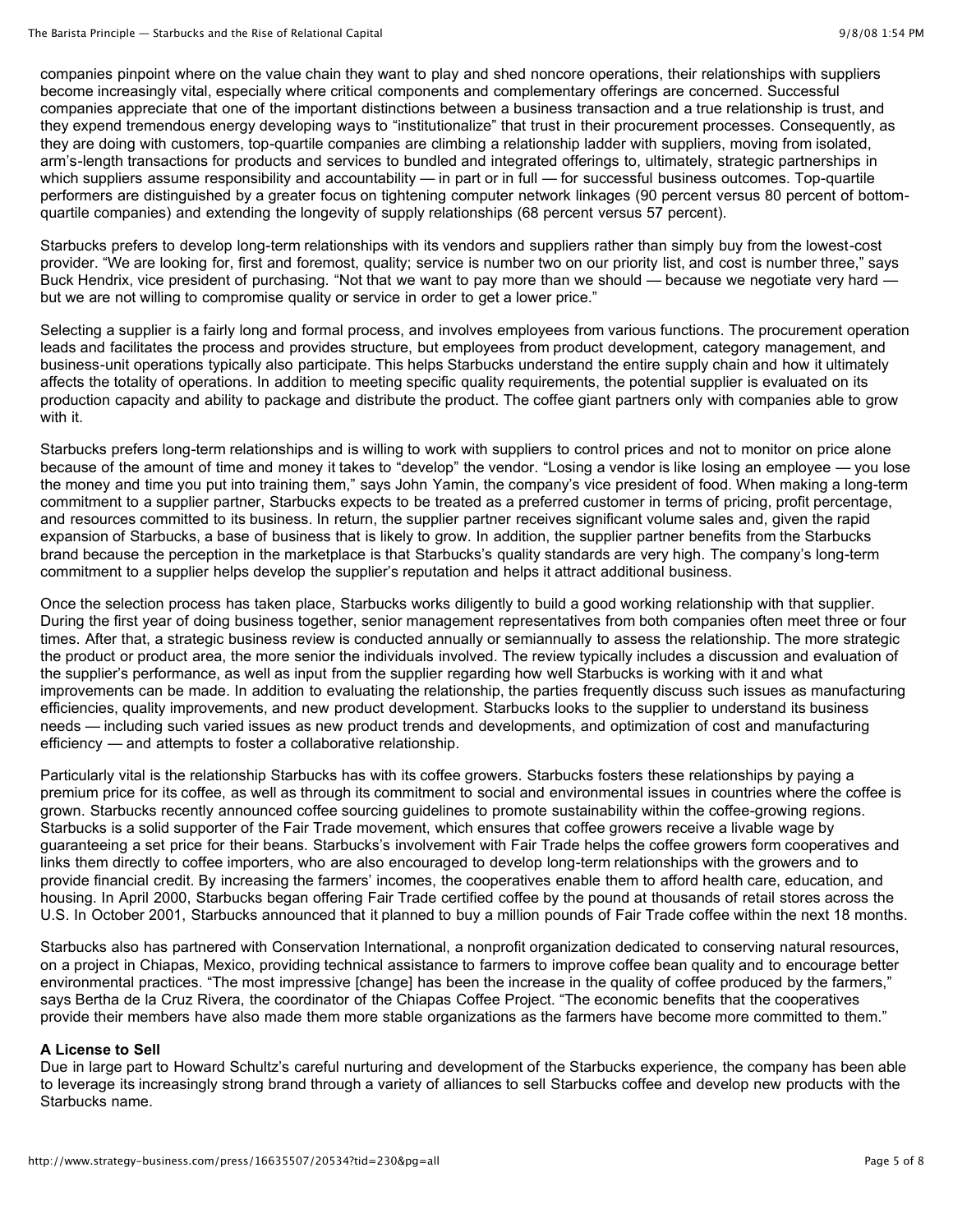The goal in establishing these relationships has been to continue to develop the brand outside the company's retail stores in order to reach customers through multiple points of contact, such as airports, bookstores, hotels, and grocery stores. On the surface, there is, as Mr. Schultz noted in his book, an "inherent contradiction" between the company's close control of the Starbucks retail store experience and the licensing of the brand. Compromised quality is always a risk.

The company's solution is to carefully select partners based on their reputation and commitment to quality, and to gauge their willingness to train their employees the Starbucks way. The principles are the same as those underlying supplier relationships. In a recent internal presentation, Brenda Maupin, director of strategic procurement operations, defined a strategic alliance as "a formal, long-term, ongoing business relationship between two companies with differing yet complementary competencies, similar values and guiding principles, for the purpose of creating an advantage over competitors by developing new business opportunities and broadening their joint scope of operations through collaboration and the mutual sharing of risks and rewards of the relationship."

Starbucks's specialty operations include business alliances, international retail store licensing, grocery channel licensing, warehouse club accounts, direct-to-consumer joint ventures, and other initiatives. Starbucks's first licensee was HMS Host, the largest airport concessionaire in the United States. Today, there are more than 900 licensed stores, at various venues including airports, Barnes & Noble bookstores, and grocery and mass-market retail chains such as Target, Albertson's, and Safeway stores. Other licensees, such as United Airlines and Marriott, have agreements to serve Starbucks coffee exclusively.

Starbucks has chosen to enter into licensing agreements rather than franchise its stores — another form of alliance — in order to retain more control. Franchising and licensing agreements are similar in that an outside entity is selling the brand. However, licensing provides Starbucks with more control of the brand because the licensee does not own the store, as a franchisee would; rather, licensees are "renting" the brand for a fee. Starbucks charges a royalty on gross sales and a licensing fee to start up the business. Starbucks also slightly marks up products it manufactures itself. Because Starbucks is motivated to see the partnering company make a profit, the coffee company does not make money on the sale of any associated products (such as milk) that it purchases for partners and transfers through its warehouses; instead, Starbucks charges partners only a fee to cover administrative costs.

One of Starbucks's most successful alliances has been with Barnes & Noble Inc. The companies established a relationship in 1993 when they realized that coffee and books were a natural fit: Barnes & Noble, already having embarked on a program to turn its superstores into centers of community life, decided it needed a café of some sort to create a more appealing ambiance for its customers. Originally, Starbucks opened its own branded stores inside Barnes & Noble bookstores in markets where Starbucks already had a retail presence. The Starbucks stores were company owned and operated, and had entrances both from the street and from within the bookstore. Both companies benefited from the arrangement: Starbucks drew customers into the bookstore during the morning when people usually do not shop for books; Barnes & Noble generated sales for Starbucks from customers taking a break from shopping.

Later, when Barnes & Noble began to build stores in areas where Starbucks was not already present or had no plans to expand, such as the Midwest, the companies collaborated to develop Barnes & Noble Cafés. These cafés are run by Barnes & Noble, which licenses the Starbucks brand and serves its coffee. Starbucks's Mr. Hendrix says that the licensing agreement was feasible because the companies had similar visions. "Their vision around the café was very similar to ours in terms of the service that was offered," he says. "Also, their standards have always been extremely high from a quality and customer-service perspective, so they were very good partners."

Conflict arose when Starbucks began to establish its own retail stores in the Midwest. Both companies wanted to ensure that they were not tripping over each other or locking each other out of retail space. Ultimately, the two companies worked through the differences. Starbucks now operates very few retail stores within Barnes & Noble; rather, Barnes & Noble Café operates more than 400 cafés that serve Starbucks coffee. The alliance worked out despite these challenges because both companies realized they were better off with each other than without. "Barnes & Noble realized they got a lot of value out of the Starbucks brand, and we realized that their being a customer had a huge value that we didn't want to go away," Mr. Hendrix says. "Internally, we said, 'What if that was someone else's coffee that was being served in those 400 stores? What would it mean to Starbucks as an organization and as a presence in those markets?' "

Although they are fewer in number, Starbucks also has established alliances with food service companies and consumer products companies. Food service companies such as Sodexho Inc. and Compass Group — which provide dining operations in a wide range of venues, including corporate, university, and hospital cafeterias — buy Starbucks coffee by the pound, brew it on Starbucks equipment, and serve it by the cup.

Alliances with consumer products companies, including Kraft, Pepsi, and Dreyer's, have allowed Starbucks to expand and distribute the brand in grocery channels, while sharing logistics costs and taking advantage of existing distribution networks. The Kraft partnership dates to 1998 and has made Starbucks whole-bean and ground coffee available in retail stores. Through Kraft, Starbucks has access to 3,500 Kraft salespeople, one of the largest direct-selling teams in the food industry. Starbucks sells its coffee to Kraft, which then packages and distributes it in the coffee aisle at grocery and mass-market retailers. Kraft has also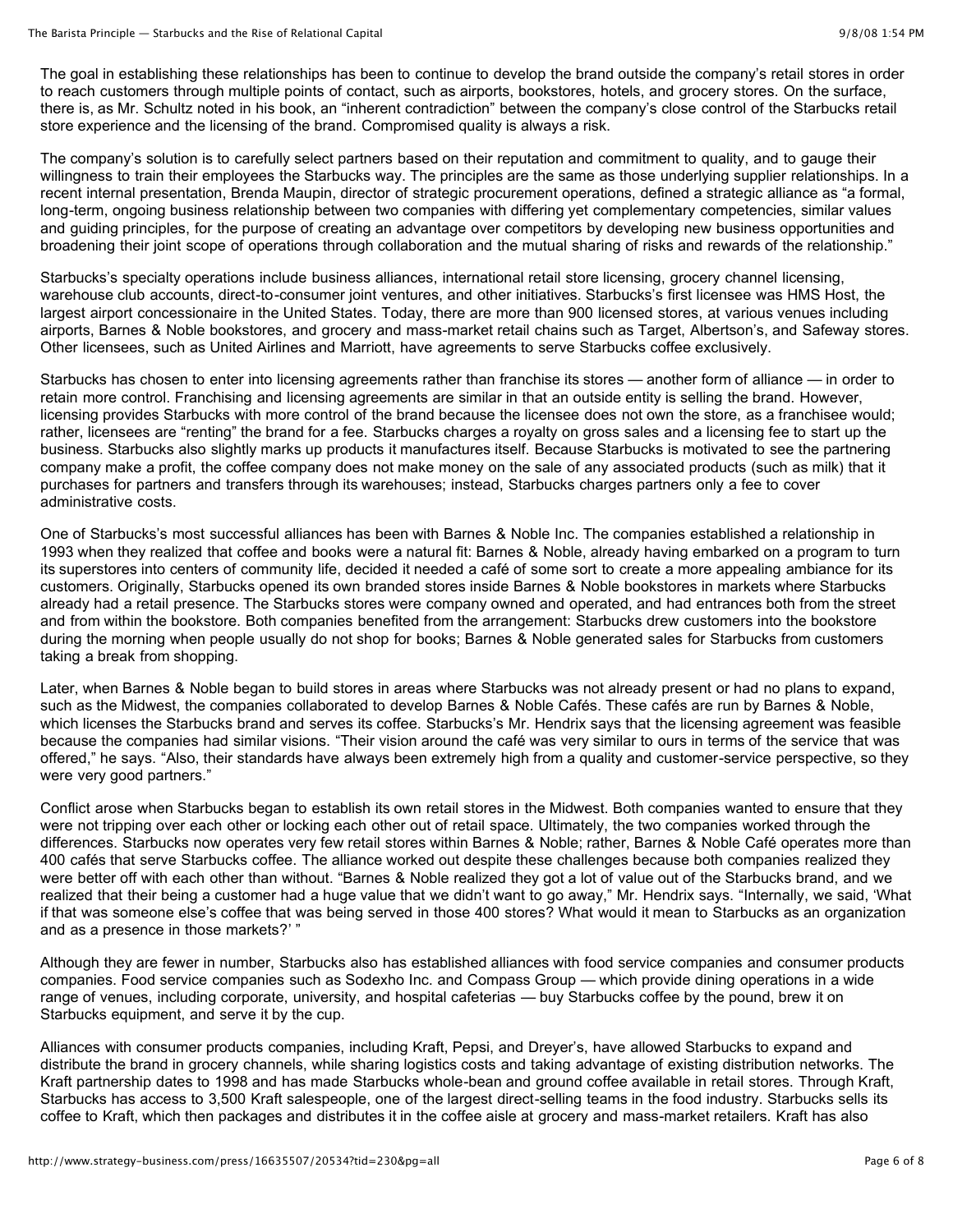provided extensive marketing for Starbucks and created several non–mass media marketing campaigns. One involved a "barista mobile" that gave out samples of Starbucks coffee.

# **The Quality Challenge**

The late advertising executive Jay Chiat, commenting on his agency's expansion plans, once said, "I want to see how big we can grow before we get bad." That concern echoes in the minds of executives in many industries, whether they are marketing business-to-business services or consumer products. The hastening speed of communication and pace of technology transfer lead to more rapid commoditization of goods and services; in such an environment, the differentiation of a brand through customer experiences becomes ever more important — as do the relationships, internal and external, that undergird those experiences. Can businesses grow, yet still maintain the quality of those experiences?

Starbucks is certainly facing that test. Unlike many brands, it truly was built on the one-to-one relationships between its customers and employees — one cup of coffee, one customer, and one store at a time. Starbucks projects that it will ultimately have at least 10,000 to 20,000 retail locations — two to four times the number of stores it has today. In comparison, McDonald's currently has 29,000 locations around the world. Mr. Schultz and his senior executives express the wish to "grow big and yet stay small" — and they look to Starbucks's unique culture and relationships with its customers, employees, suppliers, and alliance partners as the driving force that will sustain the company as it grows.

Other companies will undoubtedly have to address the questions Starbucks is facing today. How, its executives wonder, can technology be used as a tool to make the customer service experience better while not jeopardizing the customer's relationship with the barista? How should the company maintain brand consistency in the global marketplace without becoming institutionalized? As hiring grows exponentially, how will Starbucks ensure that new partners fit in with the Starbucks culture and understand the importance of their roles within the organization? Starbucks's growth also has necessitated the need for more suppliers on a national and regional scale, and the number of its alliance partnerships continues to increase. Can they be managed toward continuing excellence, with costs remaining competitive?

Howard Schultz succinctly described the challenges that lie ahead for Starbucks: "We're opening so many stores that people are starting to feel we're approaching ubiquity," he wrote in his memoir. "If our competitive advantage has always been the relationship of trust we have with our partners, how can we maintain that as we grow from a company of 25,000 people to one of 50,000? There is no doubt in my mind that Starbucks can realize its financial goals. A more fragile issue is whether our values and guiding principles will remain intact as we continue to expand." **5+b** 

Also contributing to this study were Suzanne Carpenter [\(s-carpenter2@northwestern.edu\)](mailto:s-carpenter2@northwestern.edu), a research fellow at the Kellogg School *of Management, and David Kletter ([kletter\\_david@bah.com](mailto:kletter_david@bah.com)), a principal with Booz Allen Hamilton.*

Reprint No. 02307

#### **Authors**

# **Ranjay Gulati**, [r-gulati@nwu.edu](mailto:r-gulati@nwu.edu)

Ranjay Gulati is the Michael L. Nemmers Distinguished Professor of Technology and E-Commerce at the Kellogg School of Management at Northwestern University. A specialist in strategic and organizational issues in dynamic markets, Professor Gulati has published research in the *Harvard Business Review*, *Strategic Management Journal*, *Administrative Science Quarterly*, *Academy of Management Journal*, and *Sloan Management Review*.

# **Sarah Huffman**, [s-huffman@northwestern.edu](mailto:s-huffman@northwestern.edu)

Sarah Huffman is a research fellow at the Kellogg School of Management at Northwestern University. Ms. Huffman received a Master of Science degree in integrated marketing communications from Northwestern in 2001.

#### **Gary Neilson**, [neilson\\_gary@bah.com](mailto:neilson_gary@bah.com)

Gary Neilson is a senior vice president with Booz Allen Hamilton in Chicago. He focuses on assisting Fortune 200 companies with major restructuring and the development of organizational models to increase execution effectiveness.

> This article is from Click **[HERE](http://www.strategy-business.com/subscriber/)** to subscribe to strategy+business



Looking for Booz Allen Hamilton? Now [independent](http://www.boozallen.com/) of Booz & Company